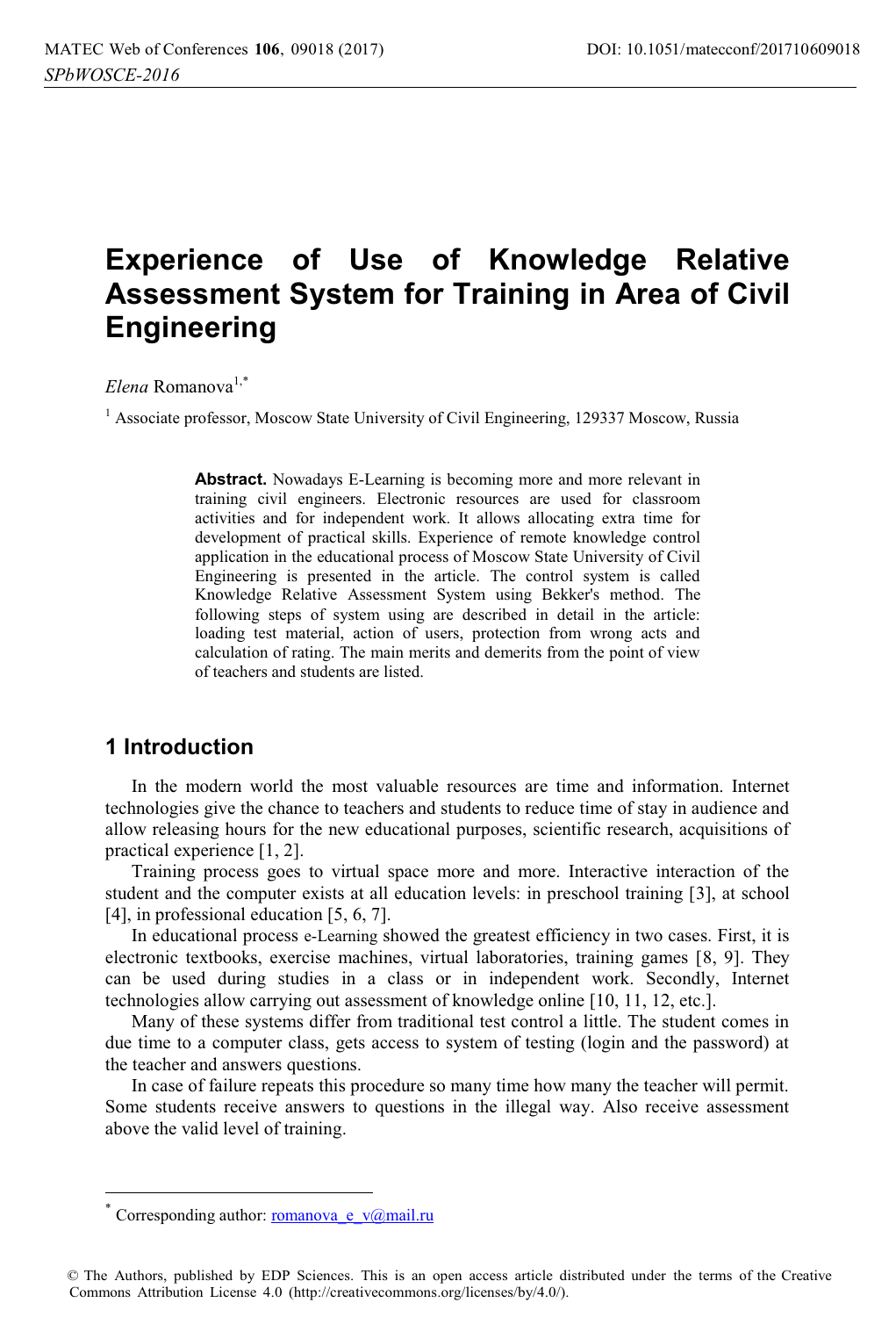# **2 Methods**

In this research the method is used Knowledge Relative Assessment System using Bekker's method [13].

This system allows the user to compare knowledge level concerning other users of system. The author Yu. Becker claims that this control system of knowledge solves three main problems of other systems of testing.

1) Restriction in time. (The student can interrupt process of testing and return to him at any convenient time.)

2) Fixity of base of questions. (Student can add own questions, appeal to formulations of questions and answers of other students.)

3) Ban on use of reference materials. (In the course of testing the student can use any reference materials and discuss the correct answers on social networks.)

Friend of advantage of this system:

- methods that underlie the functioning of this system are protected by Patent Laws in 184 countries around the world,

- the system exists in the Russian and English version,

- registration and use of system for free,

- the topics covers the most different fields of knowledge and can be expanded at any time.

### **3 Results**

Knowledge Relative Assessment System (KRAS) is used in educational process of several Russian universities. The department of «Social, psychological and legal communications» of Moscow State University of Civil Engineering used this device as one of forms of total knowledge control of students in 2011-2016 [14]. In parallel with it oral and written poll was applied.

KRAS choice was positively influenced by factors:

*- mobility.* In Moscow State University of Civil Engineering the use schedule of computer classes is constituted for the half a year ahead. For monitoring procedure by means of KRAS it isn't necessary to reserve the room and to fix time;

*- comfort of work*. Teachers of psychology consider important that the student can pass test in time, optimum for himself (taking into account biorhythms). It reduces psychological tension during testing, reduces an examination stress [15];

*- security of content*. If one or several students answer correctly all questions of the test, their hints don't help other students to receive positive estimates (it is stated below in more detail);

*- activity of users*. Students can estimate quality of the offered questions, defend the opinion in disputable cases. It turns traditional claims to incorrect questions into didactic means of increase in informative activity;

*- freedom of the teacher*. In time as students pass test, the teacher doesn't perform function of «supervisor» in the classroom. It can control process of any place where there is an Internet, at any time;

*- friendliness in relation to the student*. Results of each attempt of testing are summed up. The report on results is available to the student at any moment of testing. It isn't necessary to wait for assessment by the teacher.

The students of 1 course studying «Civil Engineering» (more than 800 people) have acted as experimental group. KRAS has been used for carrying out the current and total control on discipline «Psychology of social interaction». In detail about the content of this discipline it is possible to read in our early article [16].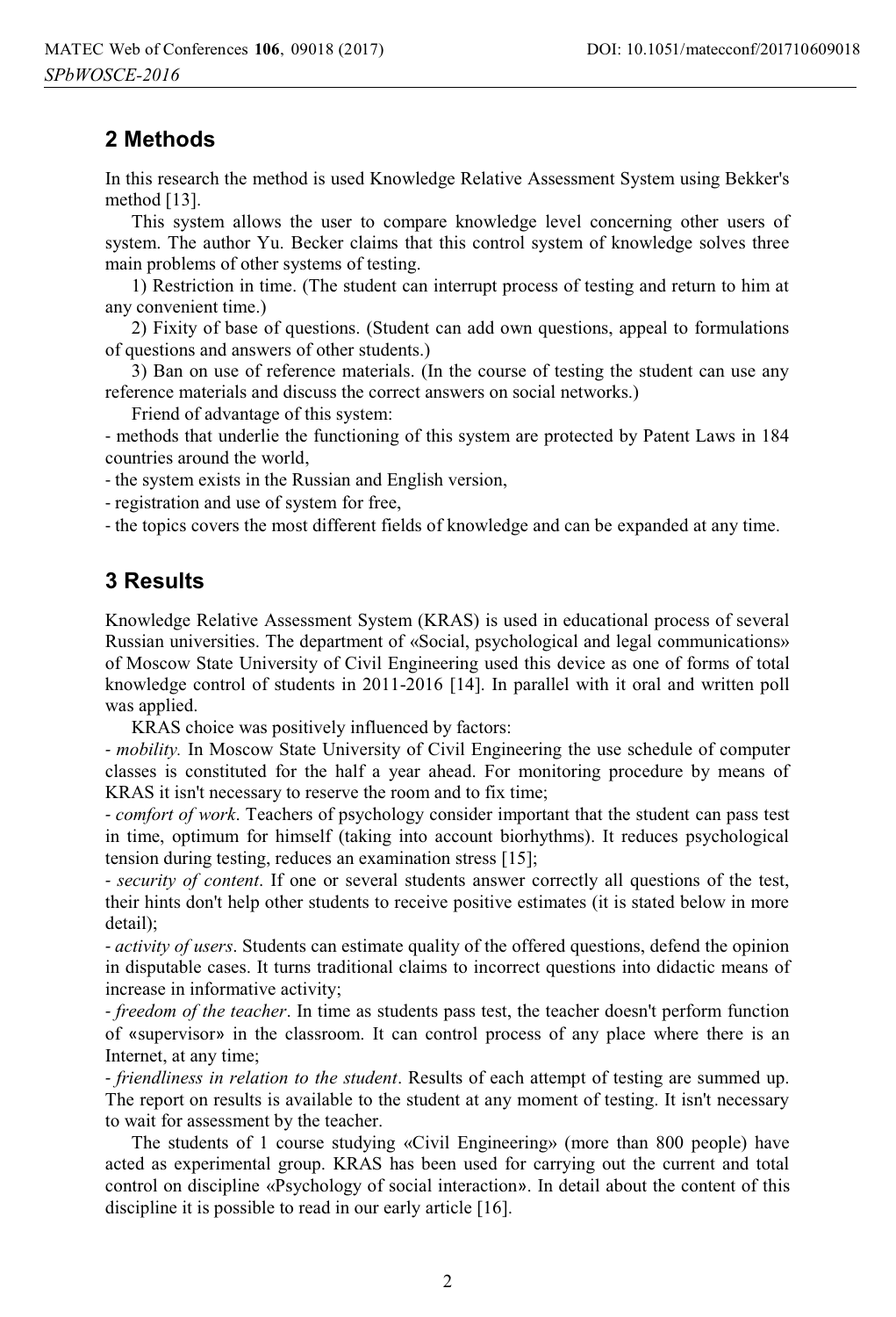At the beginning of academic school year the professor has created in a KRAS topic with the corresponding name. Then he has filled in «Topic Rules». Here the main sections and themes of the studied discipline are specified. Users of KRAS have to add own questions by rules. The topic can be used when the author has placed in it at least one question. In a research we have loaded 22 questions (one on each section from Rules). All our professors used the created topic unlimited number of times. Also professors and students of other universities can use it.

Each professor independently creates educational groups in KRAS. One group can participate in different topics. It allows constituting easily rating of students and the whole groups on different disciplines.

After completion of preparatory work, professors informed students about opportunities and the principles of using KRAS, specified the name of the main textbooks which are recommended to be studied for preparation for offsetting. (Why it is important, told below.)

Results of the first two weeks of using KRAS showed informative activity of students and made the forecast of educational success. During this time less than 10% were registered. After that professors declared that students from more than 50% of rating can be exempted from the current control. The quantity of registered increased to 80%. Other students were registered in KRAS in two weeks before offsetting.

The student can lift the rating by three methods.

The *first method* – the most clear, but not the most effective. It is to answer questions. After the answer to the first question (average complexity) KRAS determines the level of knowledge of the user and asks it questions of the corresponding complexity. The correct answers lift the student to higher level of complexity. Here specific weight of each question higher. The wrong answers lower it on lower level of complexity. Here each question has smaller value. This mechanism forces users to think over a question, but not to answer «at random». If the student doubts the answer, he can look at the textbook, it is correct to find the answer and answer as there are no restrictions in time. He can even ask the answer the companion. But the more will correctly answer of users the matter, the rating and specific weight of the matter will be lower! The «smart» students who answered a difficult question don't give hints «to less smart». With downgrade of a question also own rating of the student falls. It is the *first protective* KRAS *block* from dishonest increase in assessment.

The *second protective block* turns on when enterprising students connect the Auto Clicker program to system. This program in a random way answers a large number of questions. For one educational semester we revealed up to 10 such students. The Auto Clicker often gives the wrong answers therefore the user falls by lower rating. Such students have no chances to be highly appreciated. In our research, any of them hasn't risen even to the average rating.

The *second method* of increase in rating – to ask the questions in a subject for other users. This way is used by «cleverer» users. It is difficult to make this process ordered. The professor advises to students to make questions of the recommended textbooks. If students implement this recommendation, they study a minimum of didactic material. But in this case questions receive the low specific weight (they are correctly answered by a large number of users). To ask more difficult question, to students have to use additional literature. It needs to be specified at placement of a question in KRAS that other users could find the correct answer.

Some unfair students load a large number of questions into a subject to lift the rating. And it is bad questions without the correct answer or questions from other disciplines. Because of such students the amount of the topic «Psychology of Social Interaction» increased from 22 to more than 4000 questions in two months. This method works only if all other users are low-motivated. They answer at random or use an Auto Clicker. As soon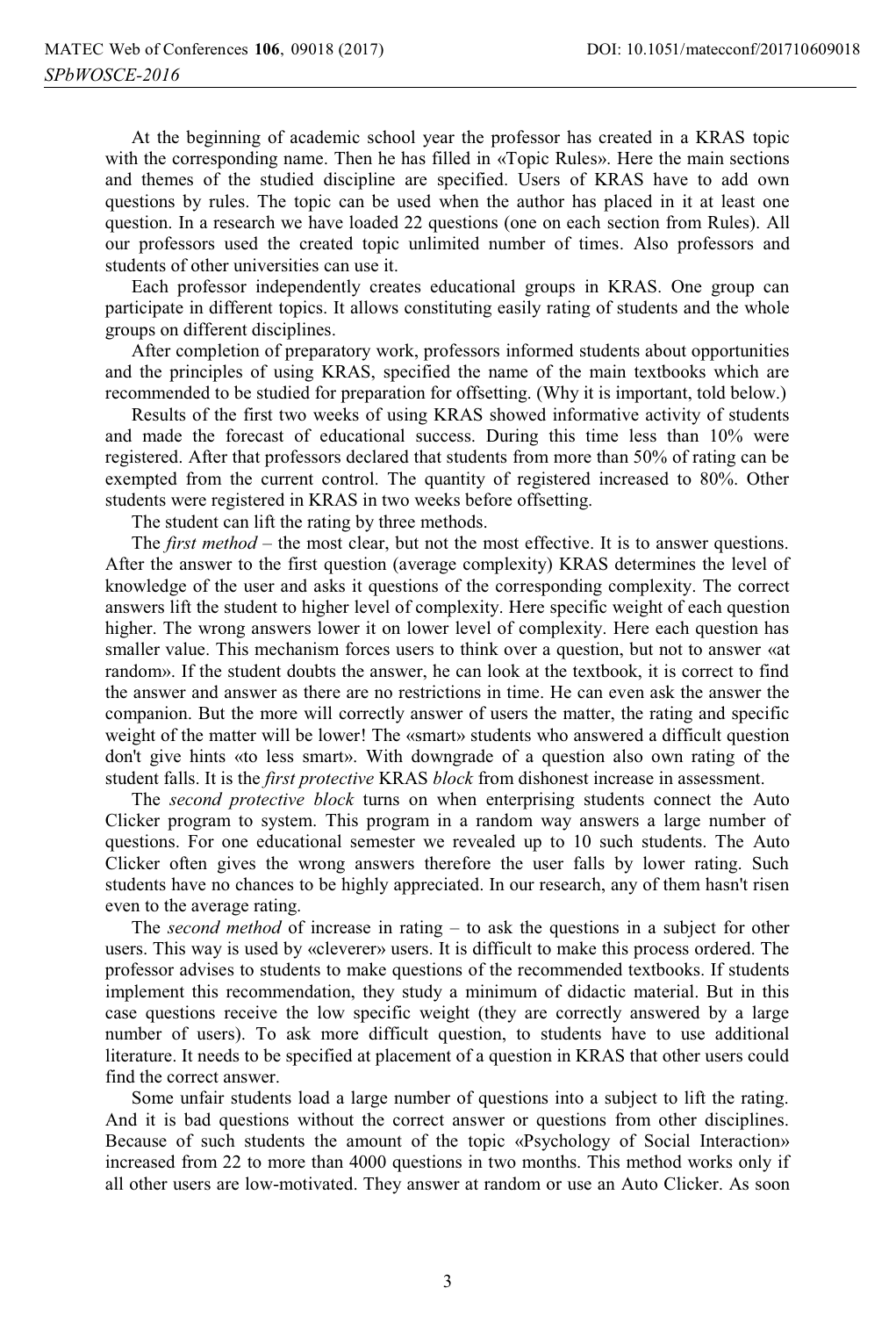as the bad question drops out to the diligent student, the *third protective* KRAS *block* from purposeful increase in estimates turns on.

The user who found an incorrect question can complain of it. The question is considered by advisory council. The bad question can be removed from general base. During the research experts removed more than 2000 questions. The rating of the user which asked a bad question and those who answered it and didn't notice an error goes down. The user who noticed an error upgrades the rating. It is the *third* legal *method* of increase in own rating – search and elimination of other users mistakes. It is used only by those students who show high interest in this discipline. They hold the upper places of rating (sometimes above professors).

At first sight, the third method gives the chance to unfair students artificially to upgrade the rating, for example in case of rating downgrade of other users. The fourth *protective block* – availability of advisory council. Each appealed question is considered by members of council. Most of them are professors. Within five days they discuss the filed claim. If the claim is recognized illegal, the rating of the user who asked a question remains. And the rating of the complainant – goes down. In our research of illegal claims there were less than 10. During the research KRAS allowed to reveal different level of training and informative activity of the students studying discipline «Psychology of social interaction». The link of the student activity and his rating is presented in Table 1.

| Rating  | <b>Activity in KRAS</b>                                                                                                                          |  |
|---------|--------------------------------------------------------------------------------------------------------------------------------------------------|--|
| low     | - answers to ready questions                                                                                                                     |  |
| average | - answers to others questions<br>- placement of the questions from textbook material<br>- removal of very bad questions                          |  |
| high    | - answers to others questions<br>- placement of the difficult questions from additional material<br>- removal of bad and controversial questions |  |

| <b>Table 1.</b> Link of the student activity and his rating. |  |
|--------------------------------------------------------------|--|
|                                                              |  |

The translation of rating points in marks can be chosen randomly. In our research, the student who has gained 50% and more received «is reckoned» (according to the curriculum). Students with result below the test line (50%) passed oral or written poll. Such control estimated their knowledge as «it is very weak».

### **4 Discussions**

#### **4.1 System merits and demerits teacher's eyes**

In a research professors confirmed all positive sides which were described by the author of KRAS. The factor «mobility» was the most indisputable. All other factors were accepted with amendments and conditions. Additional advantage of system is an opportunity to build the ratings of groups. The group rating consists of the amount of her members ratings. It strengthens the personal liability of each member of group for general result, increases group unity.

Use of KRAS revealed a number of its shortcomings.

The teacher has limited control over the maintenance of a subject. Students ask many similar questions. Questions often reflect the maintenance of related subjects or consider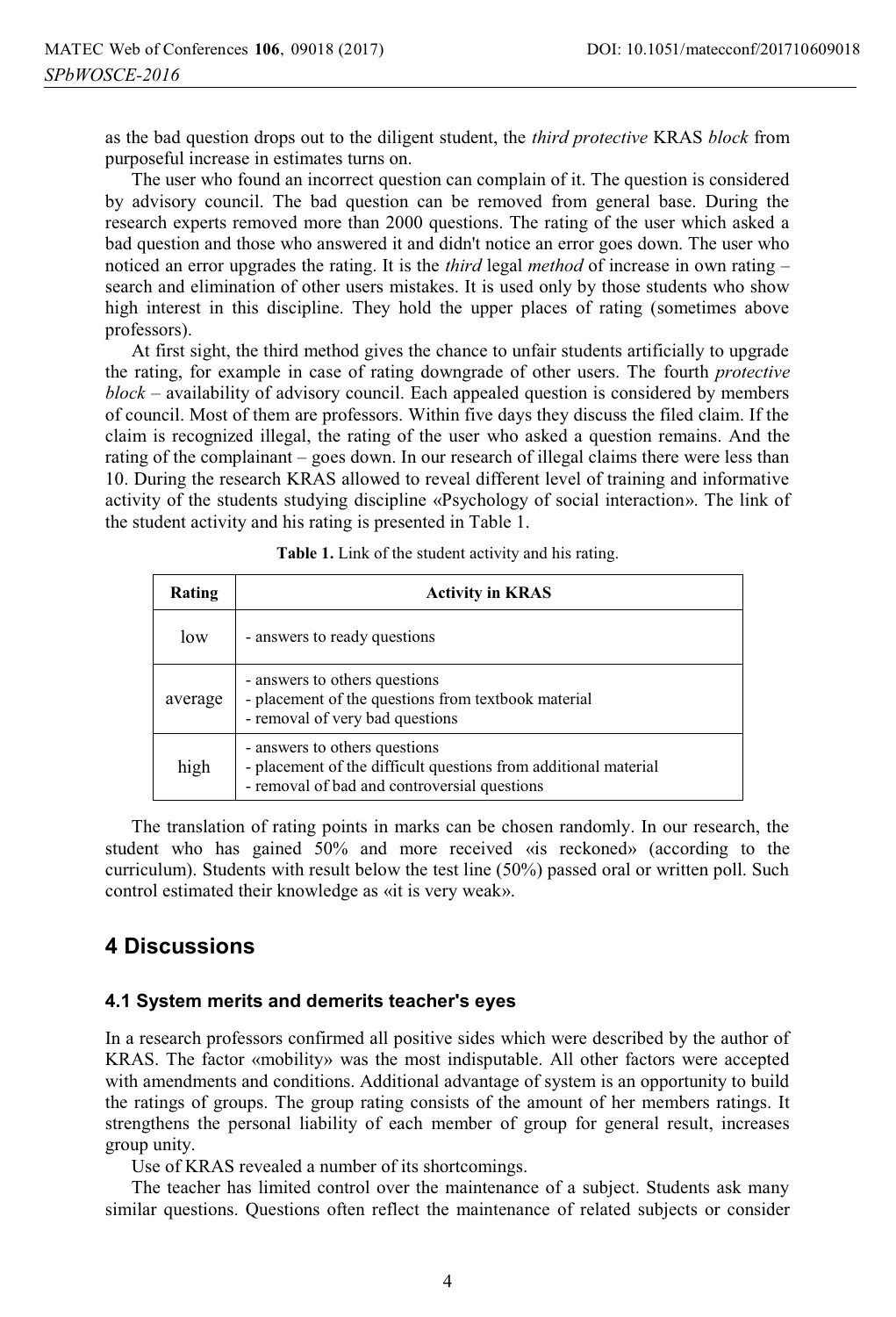private opinions and judgments. The teacher can't independently «clear» a subject of such questions. He can make it as the expert, only if someone complains of a question.

Unsystematic character. The student gets access to KRAS at the beginning of an educational semester when material of discipline isn't mastered yet. And KRAS asks questions from all course. This defect was eliminated in the researching course. The training material was divided into sections. There was so an opportunity to estimate level of students training on separate didactic units.

Restriction of the differentiated control. The teacher can estimate activity of the student: quantity and quality of the asked questions, participation in expert assessment, total number of answers to questions. But information on number of the correct answers – is inaccessible.

Difficult algorithm of estimation. Traditional assessment of knowledge assumes that the correct answer to all questions of the test guarantees to the student high positive assessment. KRAS estimates not knowledge of a topic, but informative activity of the student. The user can't independently choose the complexity of tasks. The system does it automatically after the answer to the first question.

Delays and failures in operability of KRAS at a large number of users. It was a significant factor during a session. Testing was started by students who have got used to pass control actions in recent days.

#### **4.2 System merits and demerits student's eyes**

Students gave the current assessment to KRAS in the course of operation and after receiving a total mark. Here what they marked.

KRAS rather large network resource which comprises a set of tests on different topics. It creates to it the positive image.

It is possible to visit the website and to pass test in any place where there is an Internet (including from a pad and the mobile phone).

Time for passing of the test isn't restricted. Nobody forbids finding the response to a question in any source. It is possible most to invent questions and to complain of bad questions.

When you work in KRAS regularly and actively, the personal rating grows. If long you don't work, the rating gradually falls. It supports a healthy competition.

Coding of users through ID (even in a personal account) reduces a communicative possibility of system: it is unclear to whom you send the letter. The coding of a topic in the presence of the name seems excessive.

Success is displayed in a rating level and as a percentage. The teacher estimates on percent. But it is possible to see them only in the academic record which can be seen after long transition according to references.

The claim to a bad question is considered within several days. Only after this time the rating changes. In the time trouble mode such luxury is inadmissible.

Periodically there are failures in system. The rating is updated not directly; it strongly depends on the number of users. All this increases nervousness and feeling of alarm for a final mark.

### **5 Conclusions**

Knowledge Relative Assessment System using Bekker's method can be used as one of the way remote control of students knowledge. Its main advantages - relevance, availability, mobility of users. Application of KRAS in educational process increases informative activity of students. Many students answer questions not only in that topic which to them